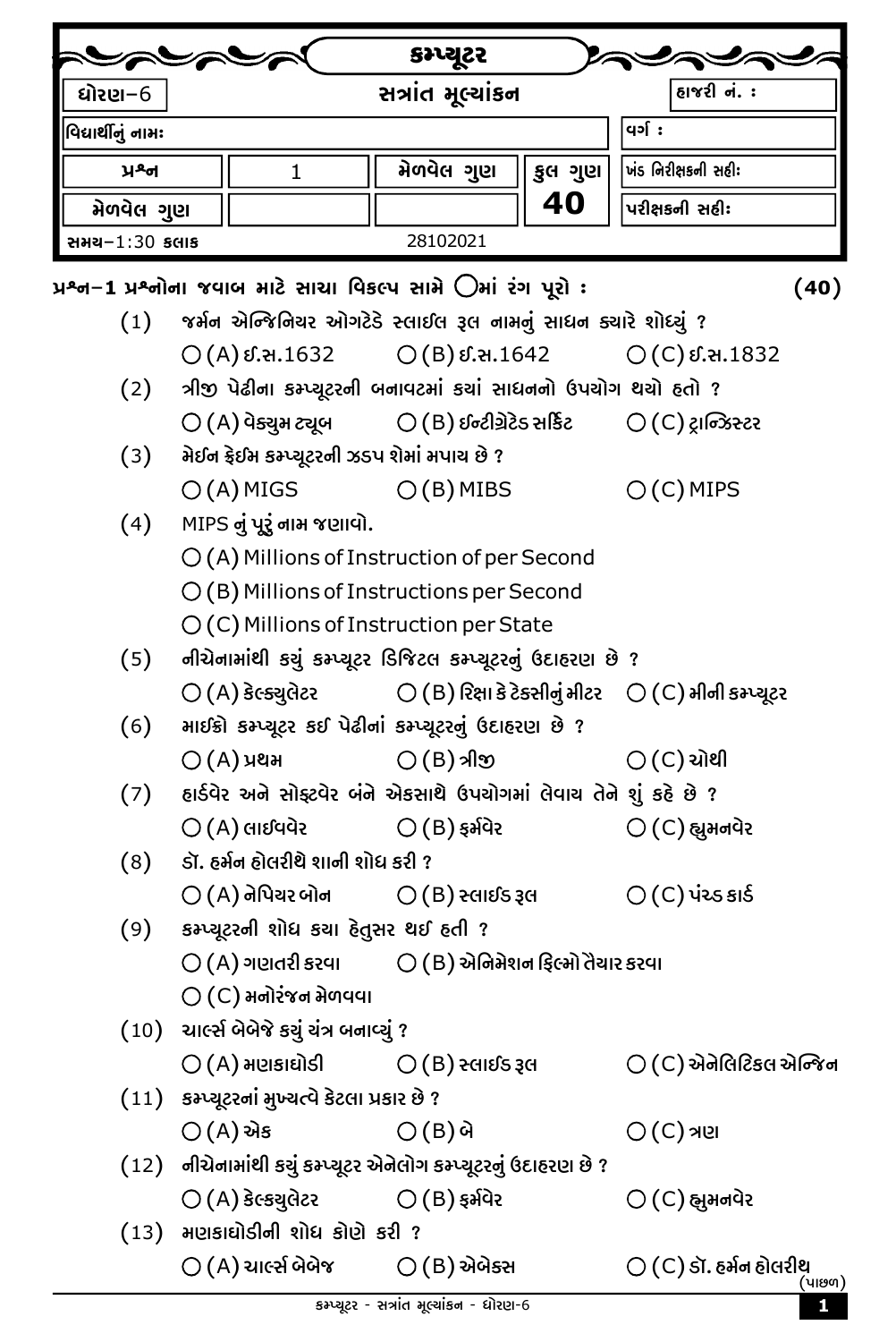|  | (14) કમ્પ્યૂટર પ્રોગ્રામરો દ્વારા તૈયાર કરાયેલા પ્રોગ્રામને શું કહે છે ?                                                                                                                            |                                                                                              |                                                                                   |  |  |  |  |
|--|-----------------------------------------------------------------------------------------------------------------------------------------------------------------------------------------------------|----------------------------------------------------------------------------------------------|-----------------------------------------------------------------------------------|--|--|--|--|
|  |                                                                                                                                                                                                     | $\bigcirc$ (A) પ્રોગ્રાર્મિંગ $\bigcirc$ (B) સોફ્ટવેર $\bigcirc$ (C) હાર્ડવેર                |                                                                                   |  |  |  |  |
|  | (15) નીચેનામાંથી કચો સિસ્ટમ સોફ્ટવેર નથી ?                                                                                                                                                          |                                                                                              |                                                                                   |  |  |  |  |
|  |                                                                                                                                                                                                     | $O(A)$ Linux $O(B)$ Spreadsheet $O(C)$ MS DOS                                                |                                                                                   |  |  |  |  |
|  | (16) નીચેનામાંથી કચા ચૂઝર ઈન્ટરફેસમાં કમ્પ્યૂટર સાથે માહિતીની આપ લે માટે આઈકોન્સ,                                                                                                                   |                                                                                              |                                                                                   |  |  |  |  |
|  | બાર્સ, બૉક્સિસ અને બટન્સનો ઉપયોગ થાય છે ?                                                                                                                                                           |                                                                                              |                                                                                   |  |  |  |  |
|  | $\bigcirc$ (A) કમાન્ડ લાઈન ઈન્ટરફેસ $\bigcirc$ (B) ગ્રાફિકસ ચૂઝર ઈન્ટરફેસ $\bigcirc$ (C) A અને B બંને                                                                                               |                                                                                              |                                                                                   |  |  |  |  |
|  | (17) કમ્પ્યૂટર શરૂ થતાં જ સૌપ્રથમ કઈ ક્રિયા કરે છે ?                                                                                                                                                |                                                                                              |                                                                                   |  |  |  |  |
|  |                                                                                                                                                                                                     | $\bigcirc$ (A) Chekhing $\bigcirc$ (B) Booting $\bigcirc$ (C) Shuting                        |                                                                                   |  |  |  |  |
|  |                                                                                                                                                                                                     | (18) ડેસ્કટોપ પર જોવા મળતાં નાનાં નાનાં સુંદર ચિત્રોને શું કહે છે ?                          |                                                                                   |  |  |  |  |
|  | $\bigcirc$ (A) આઈકોન્સ $\bigcirc$ (B) બટન્સ                                                                                                                                                         |                                                                                              | $\bigcirc$ (C) બૉક્સિસ                                                            |  |  |  |  |
|  | (19) ડેસ્કટોપની સૌથી નીચે જોવા મળતા આડા પટ્ટાને શું કહે છે ?                                                                                                                                        |                                                                                              |                                                                                   |  |  |  |  |
|  |                                                                                                                                                                                                     | $\bigcirc$ (A) રુક્રોલ બાર $\bigcirc$ (B) ટાસ્કબાર $\bigcirc$ (C) રુટેટ્સ બાર                |                                                                                   |  |  |  |  |
|  | (20) Windows Explorer માં ફાઈલ અને ફોલ્ડર્સ કયા સ્વરૂપે દર્શાવાય છે ?                                                                                                                               |                                                                                              |                                                                                   |  |  |  |  |
|  |                                                                                                                                                                                                     | $\bigcirc$ (A) ચાદી સ્વરૂપે $\bigcirc$ (B) આલેખ સ્વરૂપે $\bigcirc$ (C) ટ્રી સ્ટ્રકચર સ્વરૂપે |                                                                                   |  |  |  |  |
|  | (21) પરસ્પર સંબંધિત ફાઈલોને જ્યાં સંગ્રહવામાં આવે છે તેને શું કહે છે ?                                                                                                                              |                                                                                              |                                                                                   |  |  |  |  |
|  |                                                                                                                                                                                                     | $\bigcirc$ (A) ડિરેકટરી $\bigcirc$ (B) ફોલ્ડર $\bigcirc$ (C) ડ્રાઈવ                          |                                                                                   |  |  |  |  |
|  |                                                                                                                                                                                                     | (22) કયા પ્રકારની ઓપરેટિંગ સિસ્ટમમાં અનેક વ્યક્તિ એક સમયે એકસાથે અનેક કાર્ય કરી શકે છે ?     |                                                                                   |  |  |  |  |
|  |                                                                                                                                                                                                     |                                                                                              | $\bigcirc$ (A) સિંગલ ચૂઝર મલ્ટિટાસ્કિંગ $\bigcirc$ ( B ) મલ્ટી ચૂઝર મલ્ટિટાસ્કિંગ |  |  |  |  |
|  | $\bigcirc$ (C) સિંગલ ચૂઝર સિંગલ ટાસ્કિંગ                                                                                                                                                            |                                                                                              |                                                                                   |  |  |  |  |
|  | (23) કયા પ્રકારની ઓપરેટિંગ સિસ્ટમમાં એક વ્યક્તિ એક સમયે એકસાથે અનેક કાર્ય કરી શકે છે ?                                                                                                              |                                                                                              |                                                                                   |  |  |  |  |
|  | $\bigcirc$ (A) સિંગલ ચૂઝર મલ્ટિટાસ્કિંગ                                                                                                                                                             | $\bigcirc$ (B) મલ્ટી ચૂઝર મલ્ટિટાર્સ્કિંગ                                                    |                                                                                   |  |  |  |  |
|  | $\bigcirc$ (C) સિંગલ ચૂઝર સિંગલ ટાસ્કિંગ                                                                                                                                                            |                                                                                              |                                                                                   |  |  |  |  |
|  | (24) કચા પ્રકારની ઓપરેટિંગ સિસ્ટમને મલ્ટી પ્રોસેસિંગ સિસ્ટમ કહે છે ?<br>$\bigcirc$ (A) સિંગલ ચૂઝર મલ્ટિટાસ્કિંગ $\bigcirc$ (B) મલ્ટી ચૂઝર મલ્ટિટાસ્કિંગ<br>$\bigcirc$ (C) સિંગલ ચૂઝર સિંગલ ટાસ્કિંગ |                                                                                              |                                                                                   |  |  |  |  |
|  |                                                                                                                                                                                                     |                                                                                              |                                                                                   |  |  |  |  |
|  |                                                                                                                                                                                                     |                                                                                              |                                                                                   |  |  |  |  |
|  | $(25)$ ઓપરટીંગ સિસ્ટમને ગુજરાતીમાં શું કહે છે?                                                                                                                                                      |                                                                                              |                                                                                   |  |  |  |  |
|  |                                                                                                                                                                                                     | $\bigcirc$ (A) ચાલક પદ્ધતિ $\bigcirc$ (B) ચંત્રચાલક $\bigcirc$ (C) ચાલક બળ                   |                                                                                   |  |  |  |  |
|  |                                                                                                                                                                                                     | (26) ઉપયોગકર્તા બ્રારા કમ્પ્યૂટરમાં સંગ્રહ કરેલા ફાઈલ તથા ફોલ્ડર ક્યાં જોવા મળે છે ?         |                                                                                   |  |  |  |  |
|  |                                                                                                                                                                                                     | $\bigcirc$ (A) My Document $\bigcirc$ (B) Control Panel $\bigcirc$ (C) Recycle Bin           |                                                                                   |  |  |  |  |
|  | (27) Excel માં આડી હરોળને શું કહે છે ?                                                                                                                                                              |                                                                                              |                                                                                   |  |  |  |  |
|  | $\bigcirc$ (A) કૉલમ                                                                                                                                                                                 | $\bigcirc$ (B) रॉ                                                                            | $\bigcirc$ (C) સૅલ                                                                |  |  |  |  |
|  | $(28)$ $4\frac{643}{8}$ $\frac{263}{8}$ $\frac{263}{8}$ $\frac{263}{8}$ $\frac{263}{8}$ $\frac{263}{8}$                                                                                             |                                                                                              |                                                                                   |  |  |  |  |
|  |                                                                                                                                                                                                     | $\bigcirc$ (A) સૅલ $\bigcirc$ (B) આડી ઊભી હરોળ $\bigcirc$ (C) વર્કશીટ                        |                                                                                   |  |  |  |  |
|  | (29) કૉલમને કચાં નામે ઓળખવામાં આવે છે ?                                                                                                                                                             |                                                                                              |                                                                                   |  |  |  |  |
|  | $\bigcirc$ (A) અંગ્રેજી મૂળાક્ષર $\bigcirc$ (B) નંબર્સ                                                                                                                                              |                                                                                              | $\bigcirc$ (C) A અને B બંને                                                       |  |  |  |  |